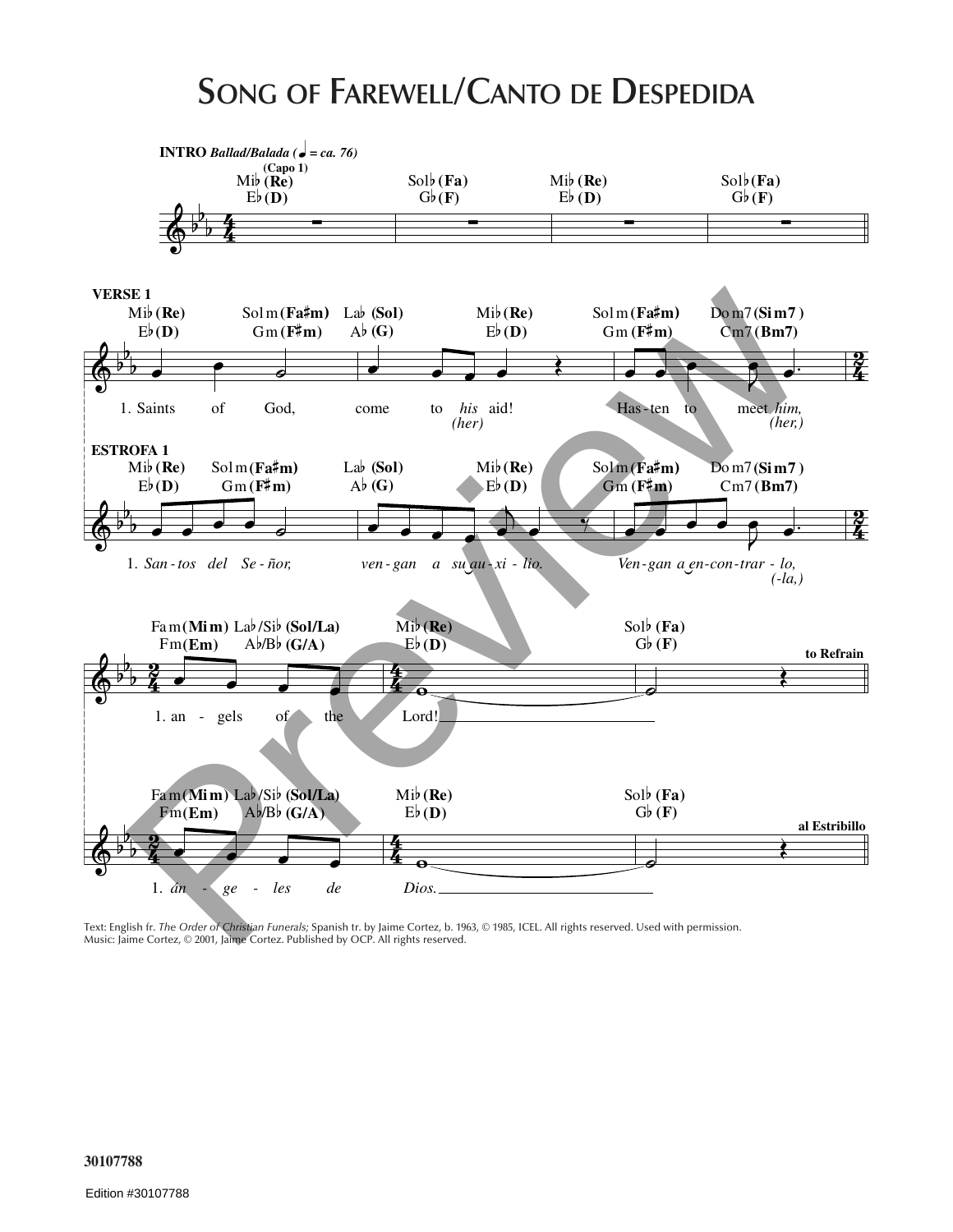## **SONG OF FAREWELL/CANTO DE DESPEDIDA, cont. (2)**